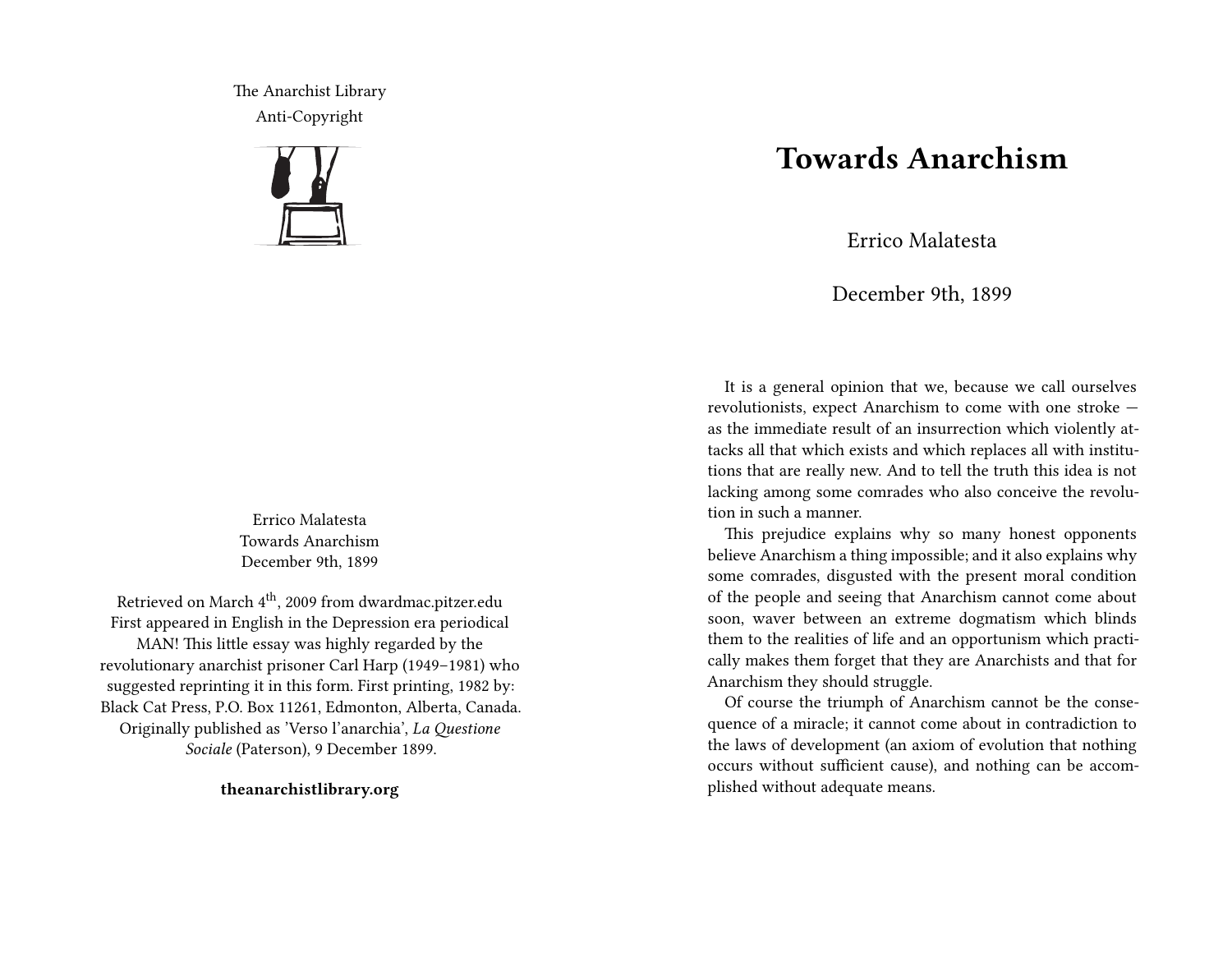If we should want to substitute one government for another, that is, impose our desires upon others, it would only be necessary to combine the material forces needed to resist the actual oppressors and put ourselves in their place.

But we do not want this; we want Anarchism which is a society based on free and voluntary accord — a society in which no one can force his wishes on another and in which everyone can do as he pleases and together all will voluntarily contribute to the well-being of the community. But because of this Anarchism will not have definitively and universally triumphed until all men will not only not want to be commanded but will not want to command; nor will Anarchism have succeeded unless they will have understood the advantage of solidarity and know how to organise a plan of social life wherein there will no longer be traces of violence and imposition. And as the conscience, determination, and capacity of men continuously develop and find means of expression in the gradual modification of the new environment and in the realisation of the desires in proportion to their being formed and becoming imperious, so it is with Anarchism; Anarchism cannot come but little by little slowly, but surely, growing in intensity and extension.

Therefore, the subject is not whether we accomplish Anarchism today, tomorrow, or within ten centuries, but that we walk towards Anarchism today, tomorrow, and always.

Anarchism is the abolition of exploitation and oppression of man by man, that is, the abolition of private property and government; Anarchism is the destruction of misery, of superstitions, of hatred. Therefore, every blow given to the institutions of private property and to the government, every exaltation of the conscience of man, every disruption of the present conditions, every lie unmasked, every part of human activity taken away from the control of the authorities, every augmentation of the spirit of solidarity and initiative, is a step towards Anarchism.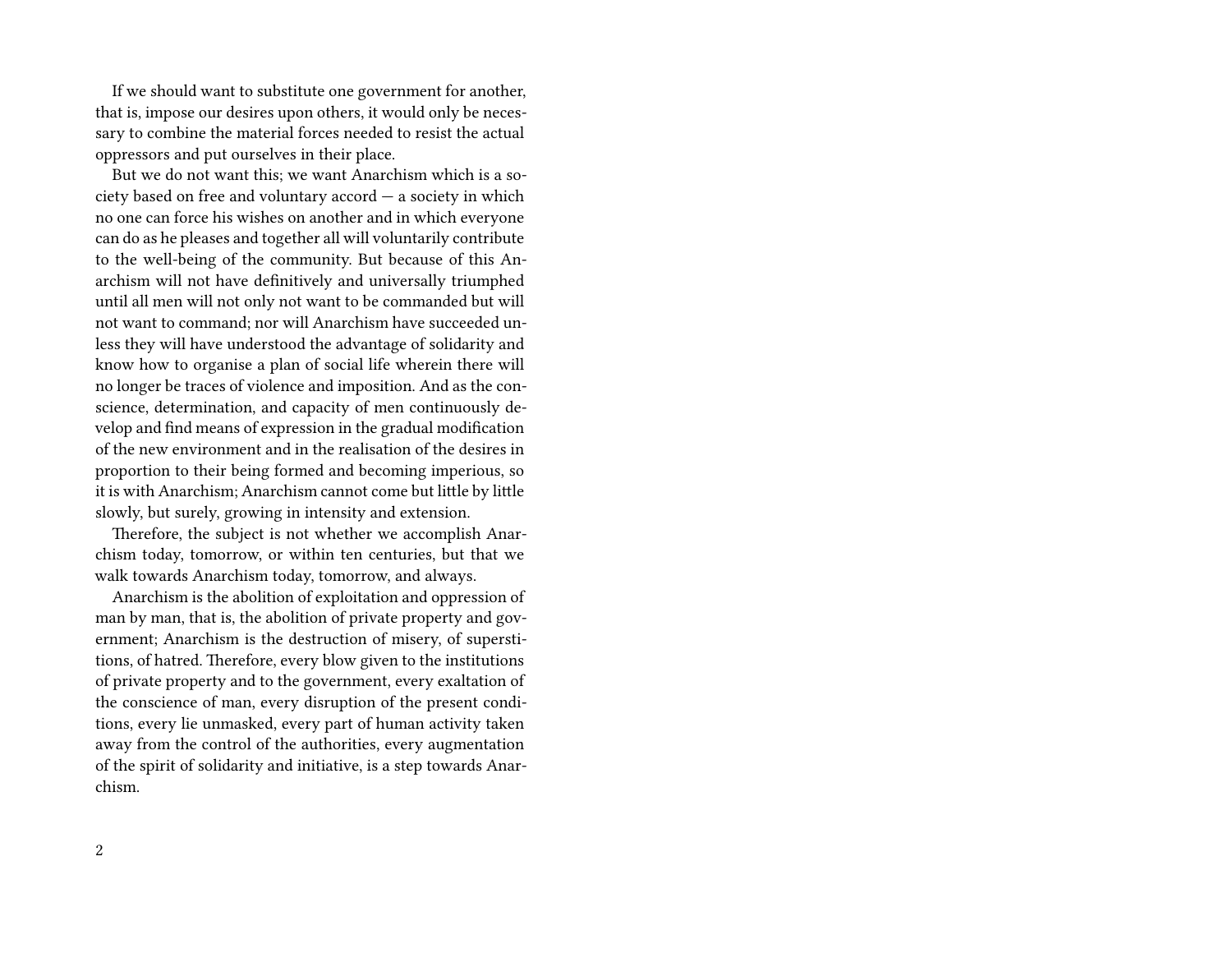The problem lies in knowing how to choose the road that really approaches the realisation of the ideal and in not confusing the real progress with hypocritical reforms. For with the pretext of obtaining immediate ameliorations these false reforms tend to distract the masses from the struggle against authority and capitalism; they serve to paralyse their actions and make them hope that something can be attained through the kindness of the exploiters and governments. The problem lies in knowing how to use the little power we have — that we go on achieving, in the most economical way, more prestige for our goal.

There is in every country a government which, with brutal force, imposes its laws on all; it compels all to be subjected to exploitation and to maintain, whether they like it or not, the existing institutions. It forbids the minority groups to actuate their ideas, and prevents the social organisations in general from modifying themselves according to, and with, the modifications of public opinion. The normal peaceful course of evolution is arrested by violence, and thus with violence it is necessary to reopen that course. It is for this reason that we want a violent revolution today; and we shall want it always — so long as man is subject to the imposition of things contrary to his natural desires. Take away the governmental violence and ours would have no reason to exist.

We cannot as yet overthrow the prevailing government; perhaps tomorrow from the ruins of the present government we cannot prevent the arising of another similar one. But this does not hinder us, nor will it tomorrow, from resisting whatever form of authority — refusing always to submit to its laws whenever possible, and constantly using force to oppose force.

Every weakening of whatever kind of authority, each accession of liberty will be a progress towards Anarchism; always it should be conquered — never asked for; always it should serve to give us greater strength in the struggle; always it should make us consider the state as an enemy with whom we should